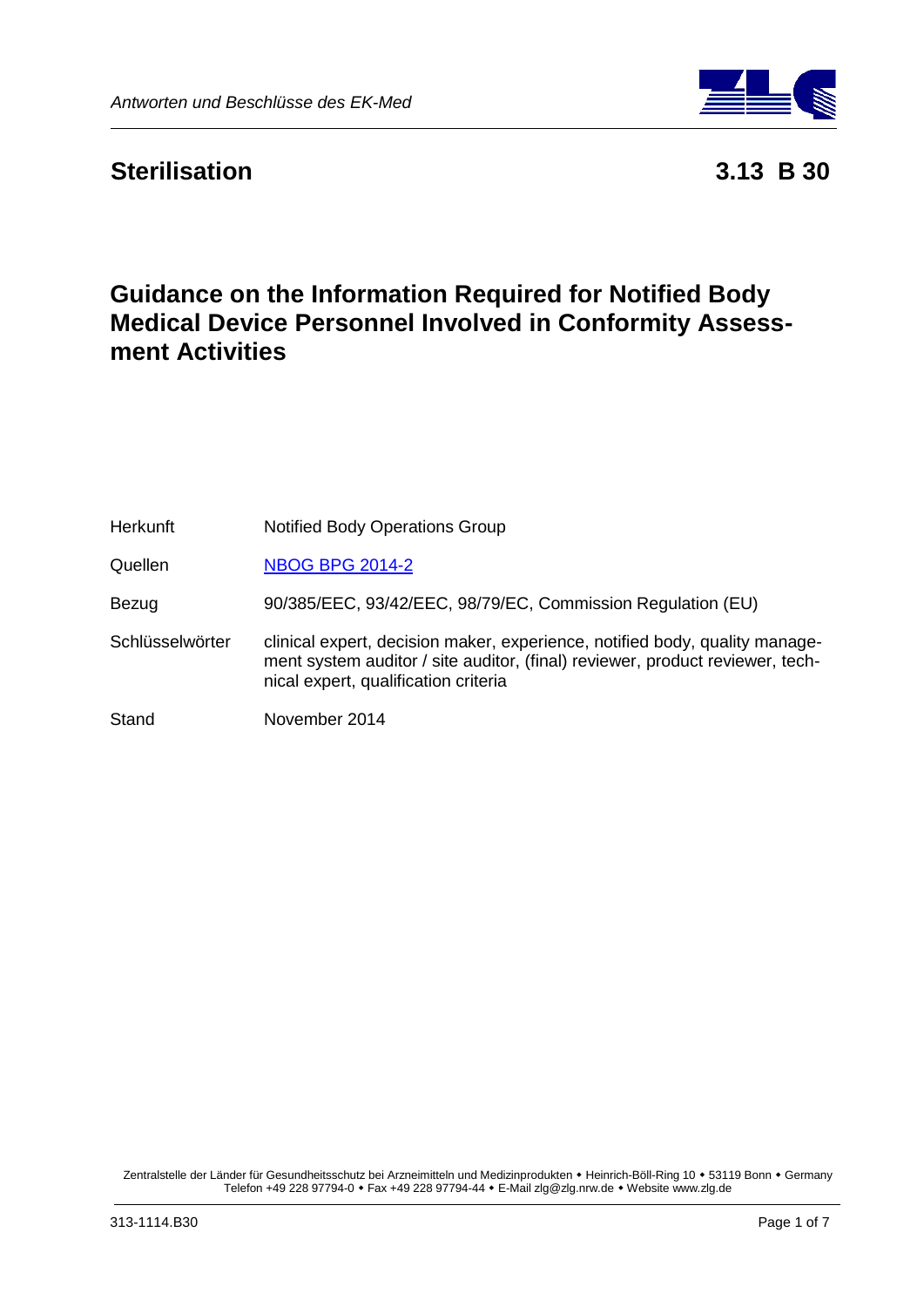

applicable for  $\boxtimes$  AIMDD,  $\boxtimes$  MDD, and  $\boxtimes$  IVDD **2014-2** 

# **Guidance on the Information Required for Notified Body Medical Device Personnel Involved in Conformity Assessment Activities**

*"Personnel involved in conformity assessment activities" cover all those who will undertake activities under the medical device regulations, including quality management system auditors /* site auditors*, product reviewers, technical experts, clinical experts, (final) reviewers and decision makers, and regardless of whether it is internal or external personnel.*

#### **1 Background**

- 1.1 The Medical Devices Directives require a Notified Body to have staff with sufficient expertise to carry out its tasks. This document gives guidance for Notified Bodies on the knowledge and experience that their medical device personnel should have and on the preparation of the information they are required to hold for each of its medical device personnel to demonstrate this.
- 1.2 The information should be specially prepared for this purpose. CVs prepared to apply for employment by a Notified Body may only be supportive. A suggested format is [NBOG F](http://www.nbog.eu/recources/NBOG_F_2014_2.doc)  2014-2 ["Qualification of Personnel".](http://www.nbog.eu/recources/NBOG_F_2014_2.doc)
- 1.3 The information shall be prepared in the light of the scope of activities that the Notified Body is authorising the person to carry out.
- 1.4 These persons may be involved in a number of ways in the conformity assessment activities provided by the Notified Body:
	- as a member of a team auditing a manufacturer's quality system;
	- as a technical expert advising the audit team, and in particular the audit team leader, on aspects of the manufacturer's design or production processes;
	- as an expert assessing the manufacturer's technical files and or / design dossiers;
	- as an expert assessing manufacturer's clinical evaluations;
	- as an expert in testing, or
	- as a (final) reviewer and decision-maker on certification.

This guidance addresses the information required for all these activities.

## **2 General Principle**

Since persons will usually be employed to assess specific types of medical devices and / or associated processes, the information shall contain adequate detail to demonstrate that the person's education, qualifications, work experience and training are sufficient to enable them to address the relevant regulatory requirements for medical devices. This includes the safety and performance of medical devices arising from the way in which they are made, how they work and how they are used.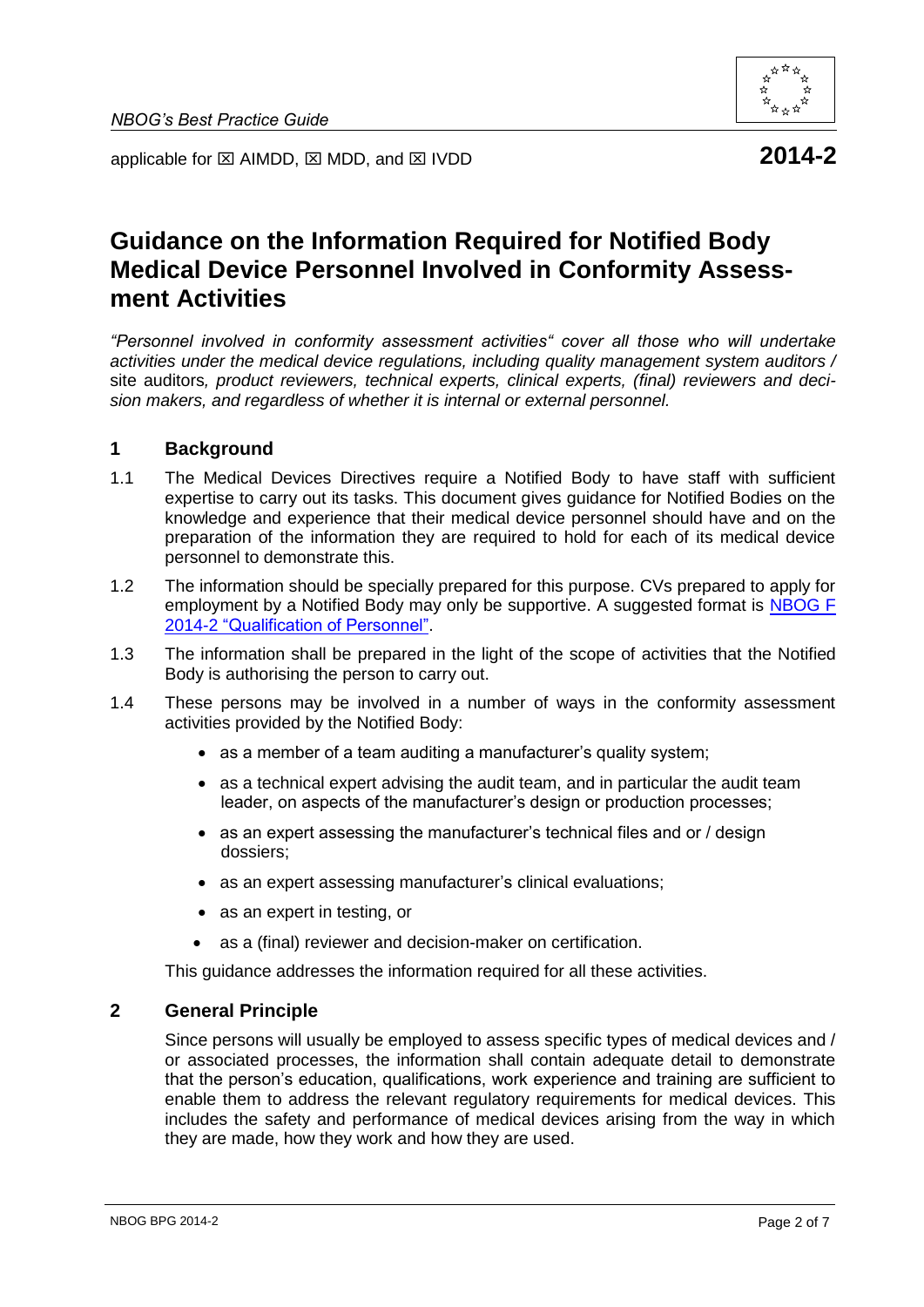- 3.1 The person's education and qualification is most likely to be in one or more of the following:
	- biology or microbiology;
	- chemistry or biochemistry;
	- computer and software technology; programming;
	- electrical, mechanical or bioengineering;
	- materials or biomaterials science;
	- medicine, veterinary medicine;
	- medical technology;
	- pharmacy, pharmacology, toxicology;
	- physics or biophysics;
	- physiology;
- 3.2 The minimum education and qualification will generally be at degree or equivalent level. However, in the case of experts with extensive industrial or medical device user experience a lesser qualification may be acceptable.

## **4 Work experience**

- 4.1 The previous work experience of Personnel involved in conformity assessment activities is most likely to be:
	- work in medical devices industry or closely related industries (e.g. pharmaceutical industry) such as research and development, manufacturing, regulatory affairs;
	- work in health services, universities. Foundations or other institutions carrying out inspections, audits, clinical evaluations, experimental and/or clinical research;
	- work in the application of device technology and its use in health care services and with patients;
	- testing devices for compliance with the relevant national or international standards;
	- conducting performance testing, evaluation studies or clinical trials of devices.
- 4.2 The work experience shall be relevant to current safety and performance aspects of the type of medical devices or the specific technology or area (e.g. sterilisation, preclinical or clinical assessment) with which the expert will work.
- 4.3 The information should identify:
	- the companies or organisations with whom the experience was gained;
	- the dates when the person was directly involved with activities that enabled them to develop their expertise;
	- their roles and responsibilities;
	- the medical devices (specific or generic types), processes or technologies with which they were directly involved.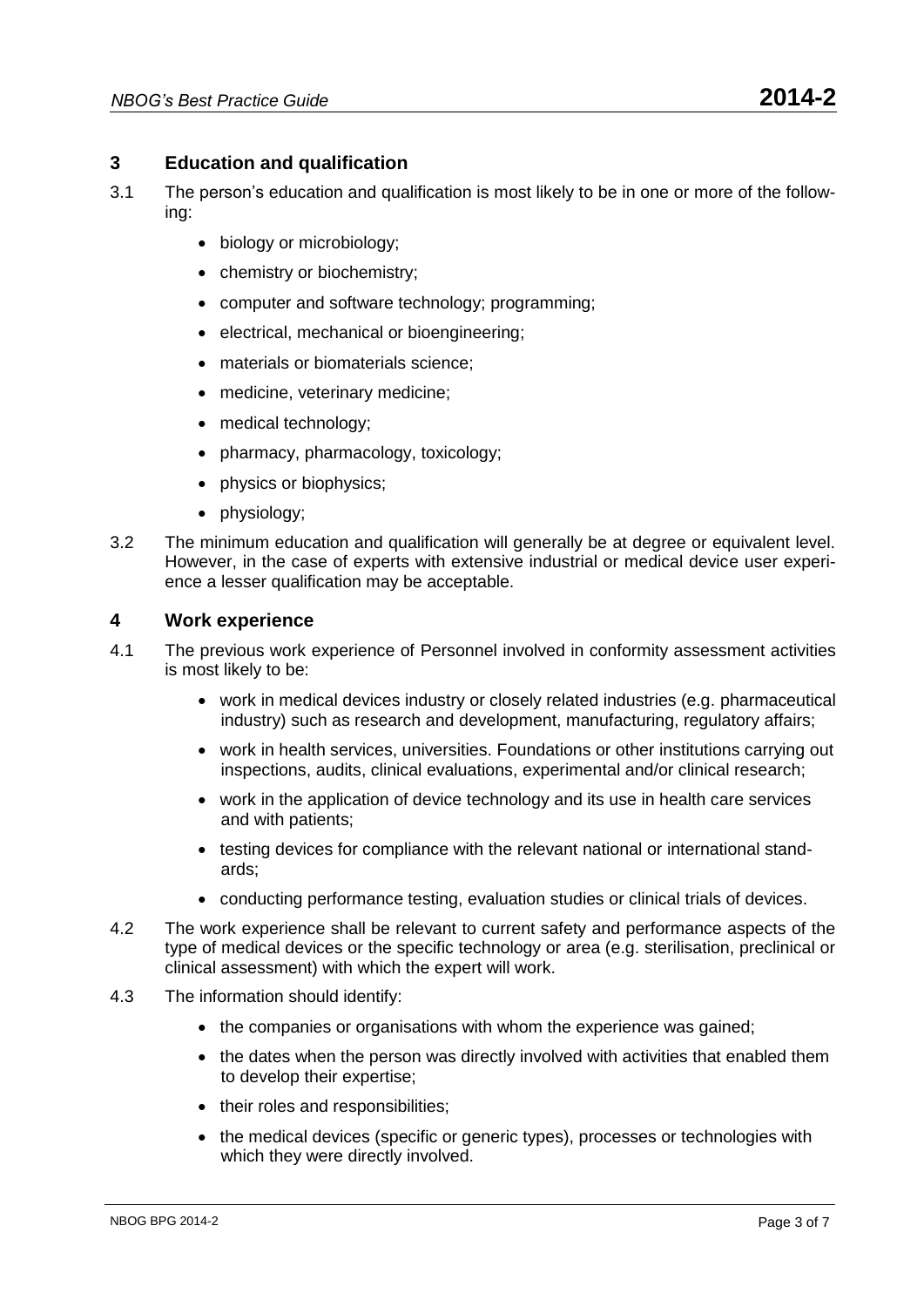## **5 Training or professional development**

- 5.1 When the person's major work experience background has been in a different but closely related industrial sector (i.e. not specifically medical devices), or where medical device expertise was gained some time in the past and has not been kept up to date, it is expected that special training will have been given to the person. This should have been based on an assessment of the gaps in the person's knowledge and understanding of manufacturing, safety, performance and use of the medical devices or technologies. Where appropriate, the training could involve accompanying other recognised experts as part of a systematic programme for acquiring the necessary medical device or technology expertise.
- 5.2 Additional training shall have been undertaken in areas related to the medical devices, their manufacture, safety and use, or in the auditing of manufacturers against the regulatory requirements of the European Medical Devices Directives or relevant (harmonised) standards (for example EN ISO 13485).
- 5.3 Specifically, any relevant courses attended that have further developed the persons expertise should be identified, indicating the organisation responsible, objectives and dates. If the course involved an examination this should be stated.
- 5.4 In service training should be systematic throughout the professional life.

### **6 Regulatory knowledge**

- 6.1 All personnel (including external) must have proven knowledge of the Medical Devices Directives and their application to the medical devices scope in which they will work.
- 6.2 6The information should demonstrate that training in medical device regulations has been received. This should include identification of the organisation responsible for the training, its scope and duration. Knowledge or experience gained on the application of the regulatory requirements in practical work should also be stated.

## **7 Special processes, technologies, areas**

- 7.1 Special processes are for example those as defined in EN ISO 13485 (for example, sterilisation, software, welding etc.). The information shall make clear whether the person has training and/or experience for specification, design, validation or use. In addition, specific qualification and experience is also needed for some areas like assessment of biocompatibility or clinical data.
- 7.2 Specific requirements for sterilisation

The information in support of persons (generalist and specialist) assessing sterilisation processes and environmental controls shall demonstrate an appropriate level of awareness of microbiology, the principles of environmental control and knowledge of microbial inactivation methods.

- 7.2.1 Persons authorised to assess **general** environmental and sterilisation process controls shall have:
	- training and expertise in auditing quality systems;
	- training and expertise in process validation;
	- training in the application of current harmonised sterilisation standards relevant to the sterilisation methods being assessed;
	- practical experience of auditing sterilisation processes, relevant to the sterilisation methods being assessed;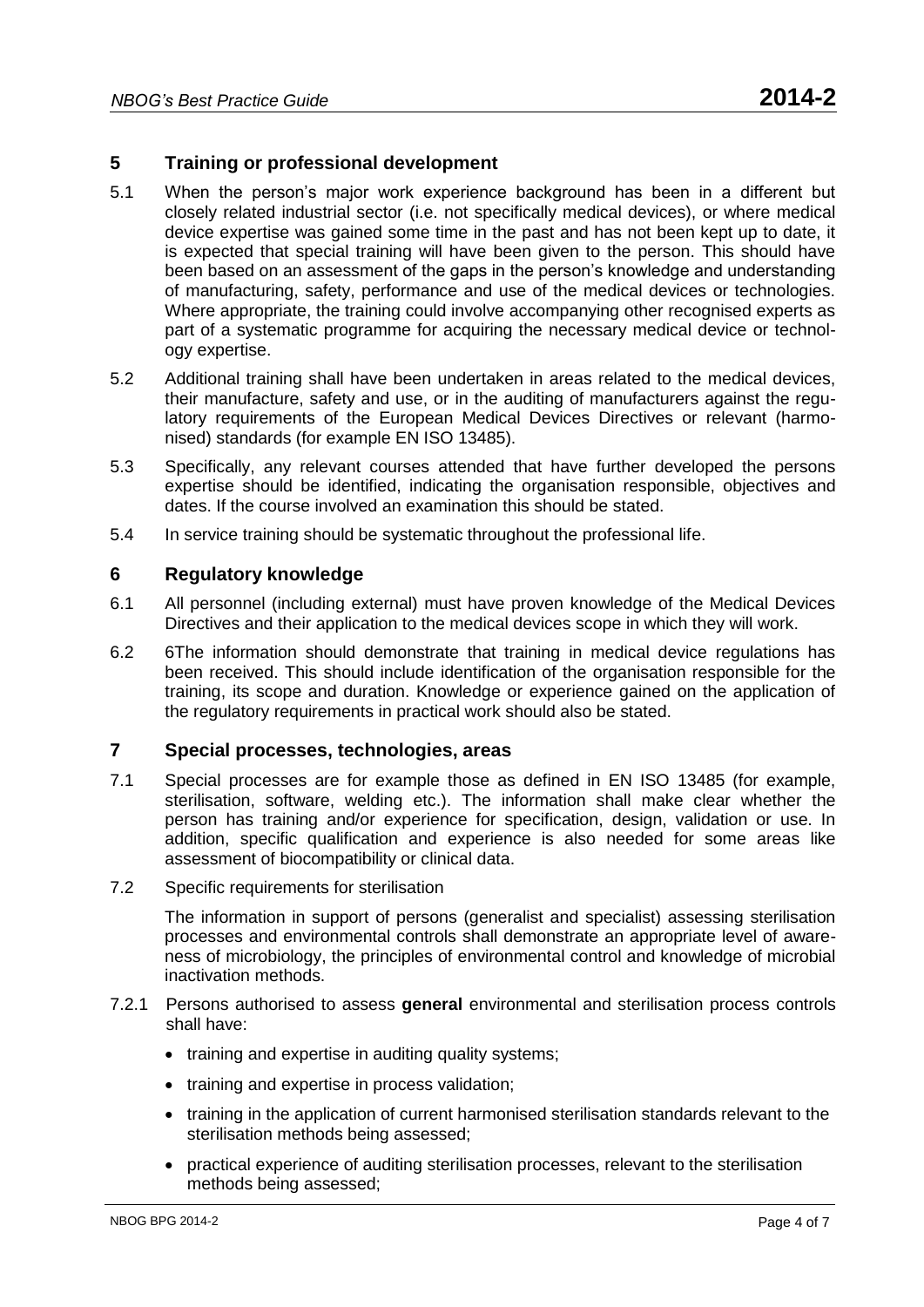- training in the application of current environmental control standards;
- practical experience of auditing controlled environment areas.
- 7.2.2. Persons authorised to assess the effectiveness of a sterilisation process shall be able to demonstrate:
	- full expertise in the competencies listed for generalists listed above
	- a sound knowledge of the fundamental principles behind the validation methods and microbial inactivation kinetics described in the harmonised sterilisation standards relevant to the sterilisation methods being assessed.

It is anticipated that the competencies above will have been gained from several years work experience with the medical device sterilisation technologies being assessed.

7.3. Specific requirements for animal tissues.

The information for persons assessing medical devices utilising tissues or derivatives originating from animals shall make clear what training and/or experience they have of the relevant sourcing controls and inactivation processes.

- 7.3.1 The following areas of education and qualification are likely to be most relevant:
	- Veterinary medicine
	- Biology or microbiology
	- Chemistry or Biochemistry
- 7.3.2 Persons authorised to assess systems to minimise the risk of infection shall have:
	- experience and/or training in the application of the standards, esp. EN 22442, and best practice documents;
	- evidence of a structured program to keep up-to-date on relevant issues;
	- knowledge of the requirements and interpretation of the Medical Devices Directives, including Commission Decisions and scientific opinions, for this subject area;
	- Knowledge of risk analysis/management.
- 7.3.3 The sort of experience and background relevant to assess measures to reduce/eliminate risk are most likely to include many of the following:
	- several years industrial experience in medical device technology utilising animal tissues or derivatives;
	- a sound knowledge of the fundamental principles behind the sourcing controls and validation of inactivation methods described in the standard EN 22442;
	- knowledge of the biological materials available to the healthcare market:
	- assessment experience of medical devices utilising animal tissues or derivatives;
	- knowledge of alternative non animal materials.
- 7.4. Assessment of biocompatibility or clinical data

The information for persons assessing biocompatibility or clinical data for medical devices shall make clear what training and/or experience they have.

The following areas of education and qualification are likely to be most relevant:

• Medicine or veterinary medicine: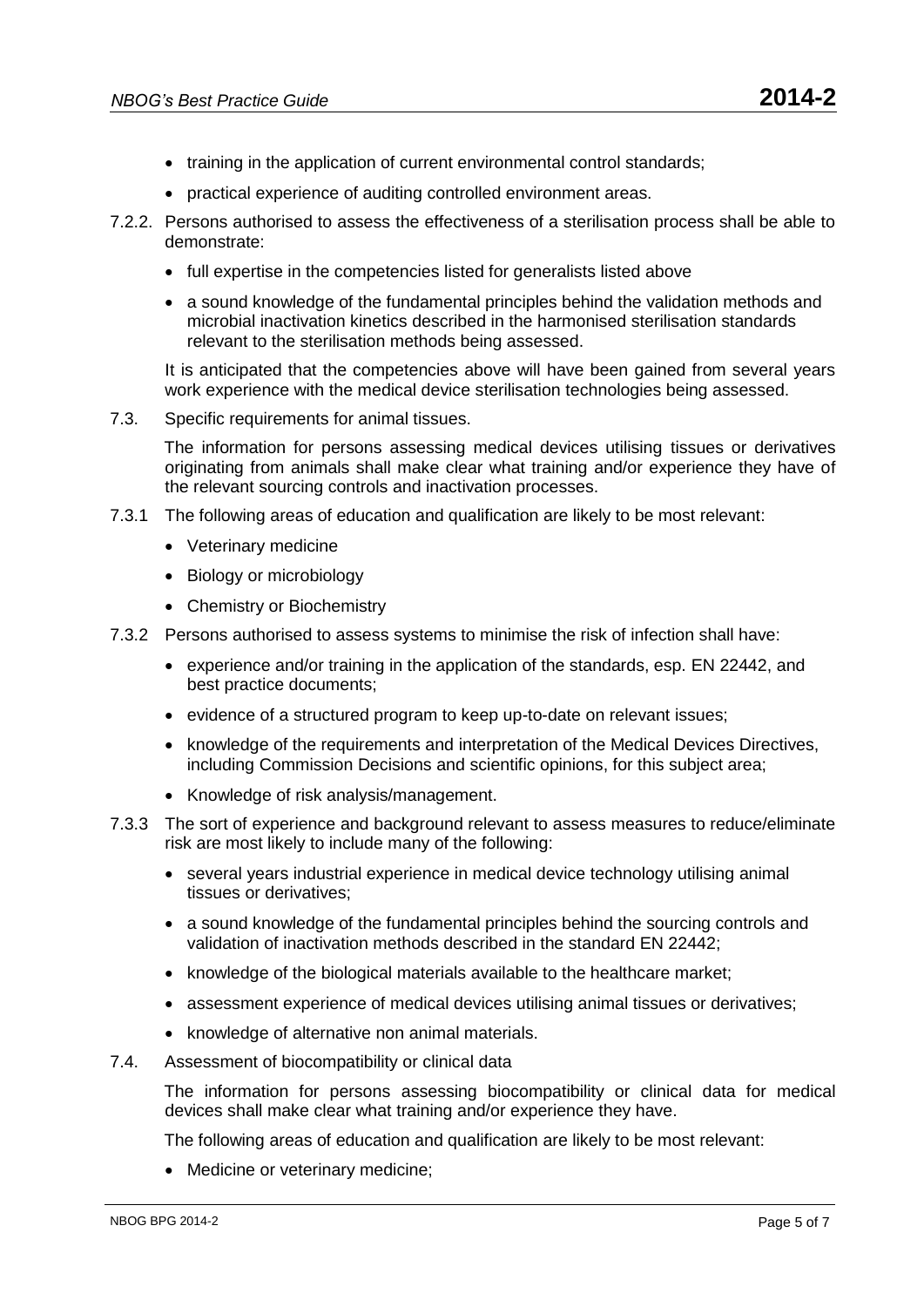- Biology or toxicology;
- Chemistry or Biochemistry (biocompatibility only);
- Materials or biomaterials science (biocompatibility only).

Persons authorised to assess biocompatibility or clinical data shall have:

- a sound knowledge of the fundamental principles of the assessment of biocompatibility or clinical data for medical devices;
- a sound knowledge/training in the current harmonised standards and guidance documents relevant to biocompatibility or clinical assessment for medical devices:
- practical experience in conducting or assessing preclinical or clinical trials or data.

It is anticipated that the competencies above will have been gained from several years work experience with the assessment of biocompatibility or clinical data for medical devices or closely related products like pharmaceuticals.

The Notified Body shall also be in the position to get input from medical practitioners having clinical experience with the medical devices being assessed or in the medical area the medical devices are used in. The information for these clinicians shall make clear what training and/or experience they have in which medical area.

### **8 Standards / CTS**

- 8.1 Standards provide a link between academic and other knowledge and medical devices or technologies. The extent of the person's working knowledge of the relevant National, European or International standards shall be identified.
- 8.2 For persons working with in-vitro diagnostic medical devices, information supporting their knowledge and experience of Common Technical Specifications (CTS) shall also be included.

### **9 Other supportive information**

9.1 Where there is additional information that demonstrates specific expertise or links between academic and other knowledge (e.g. public reports or journal articles etc.) this shall be a part of the information. The published documents or reports of evaluations, studies or test activities where the person had a direct involvement should be listed, or if extensive summarised with the key titles listed.

### **10 Summary**

- 10.1 The information on education, qualifications, work experience and training or professional development should form a coherent and consistent package that readily relates to the proposed scope of the person's activities for the Notified Body. The information shall demonstrate the person's knowledge and experience of the medical devices, processes, technologies or areas (e.g. preclinical or clinical assessment) with which they will work.
- 10.2 The person's scope of activities for the Notified Body shall be defined in such a way as to make clear the boundary of those medical devices or technologies included and excluded. (e.g. orthopaedic implants, excluding sterilisation processes).
- 10.3 The Notified Body shall ensure that the information is kept up to date on a regular basis and is held on file by them.